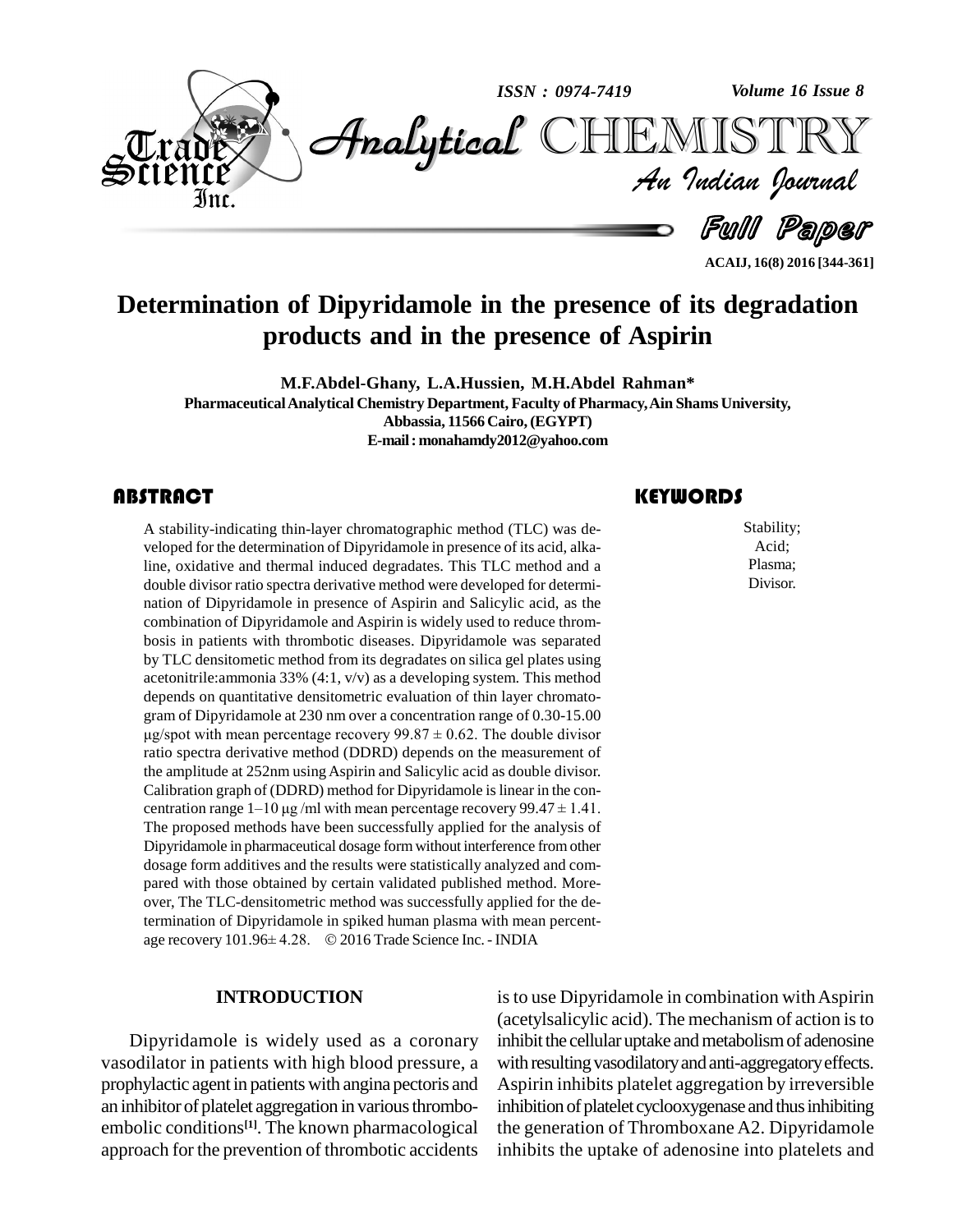endothelial cells, thus decreasing the adhesion of platelets to thrombogenic surfaces<sup>[2,3]</sup>. Analytical co methods such as high performance liquid chromatography HPLC**[4-10]**, electrochemical analysis<sup>[11-14]</sup>, spectrophotometric methods<sup>[15]</sup> and scanning phosphorimetric methods were reported for the determination of Dipyridamole<sup>[16,17]</sup>. A few analytical system procedures were also proposed for the determination of Dipyridamole in dosage forms in human plasma, serum, urine and feces<sup>[18-20]</sup>. Although the efficie combinational use of Aspirin and Dipyridamole is<br>continuously increasing, few methods were reported<br>for the simultaneous determination of Aspirin and<br>Dipyridamole including combination of liquid<br>chromatographic and mass s continuously increasing, few methods were reported for the simultaneous determination of Aspirin and Dipyridamole including combination of liquid chromatographic and mass spectrometric detection<sup>[21]</sup>, second-order derivative spectrophometry **[22]** and by spectrofluorimetric method **[23]**. The focus of the our study is to develop and validate a simple stabilityindicating method for the determination of Dipyridamole in presence of its acid, alkaline, oxidative and thermal degradates for the quality control of Dipyridamole as well as in presence of Aspirin and<br>Salicylic acid without any interference that can be used<br>for quality control and routine analysis.<br>**MATERIALS AND METHODS**<br>Instruments Salicylic acid without any interference that can be used for quality control and routine analysis.

# **MATERIALSAND METHODS**

#### **Instruments**

TLC scanner (Desaga Densitometer model CD60 (Germany) with the following requirements are taken into consideration:<br>• Photo mode : Reflectance.

- Photo mode : Reflectance.<br>• Scan mode : Linear slit scanning.
- 

 $\bullet$ 

• Scan mode : Linear slit scanning<br>• Scanning speed : 20 mm/sec.

- Scanning speed :  $20 \text{ mm/sec.}$ <br>Slit width  $= 0.4 \text{ mm.}$
- $\text{Slit height} = 0.02 \text{ mm}$
- $\bullet$ list.

Scanning speed :  $20 \text{ mm/sec.}$ <br>
Slit width =  $0.4 \text{ mm.}$ <br>
Slit height =  $0.02 \text{ mm}$ <br>
Result output : Densitogram and peak<br>
list.<br>
TLC plates (20cmX10cm) coated with silica gel<br>
F254(Merck, Germany). A 30 Desaga Applicator.<br> TLC plates(20cmX10cm) coated with silica gel 60 F254(Merck, Germany).A30 DesagaApplicator. TLC plates (20cmX10cm) coated with silica gel<br>60 F254(Merck, Germany). A 30 Desaga Applicator.<br>A Desaga chromatographic tank  $20 \times 21 \times 9$  cm. A Desaga UV lamp (254 nm), (USA). Oven, TEQ, Model D4MV (Portugal). Jenway PH meter (Germany). Thermostatic multiple water bath, model BT- 15 (Spain). Double beam UV-VIS spectrophotometer (Shimadzu, Japan) model1601 Pc

with quartz cell of 1 cm pathlength, connected to IBM compatible computer. The software was UVPC personal spectroscopy software version 3.7.The spectral band width was 2 nm and the wavelength scanning speed 2800nm/min. High Performance Liquid Chromatograph (HPLC) consists of a solvent delivery system (SHIMADZU LC-20AT), which is a stand alone modular unit that features a reciprocating single piston isocratic pump. The pump is coupled with an efficient pulse damping hardware and delivers flow in







**Indian**<br>**Indianal School School**<br>**I**ISTRY<br>*Indian Sournal* **Figure 1 :LC-MS spectra ofstressed Dipyridamole samples (a- acid degradates, b- alkaline degradates and c- oxidative degradates.**

**Analytical** CHEMIST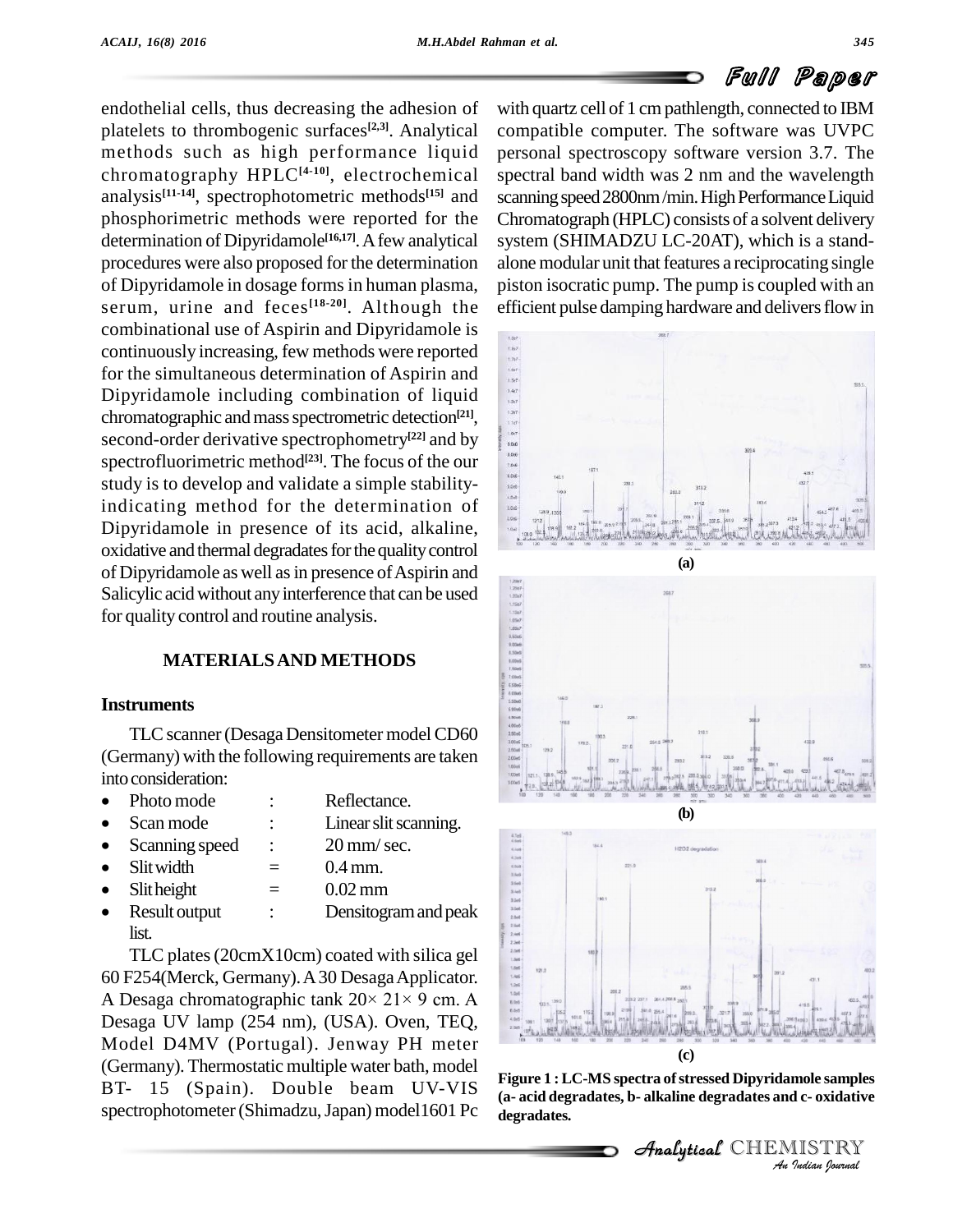

ìchromatographydata**Figure 2 :LC-MS spectra ofstressedDipyridamole samples(a-wetthermolysis degradates and b-dry thermolysisdegradates)**

*An*collection andhandling.ShimadzuAutosamplerModel COLECTION and nandling. Shimadzu Autosampler Model<br>
SIL-20A. Analyst software version 1.4.3, applied<br>
biosystems, MDS, SCIEX, Canada. API 3200 LC/<br>
MS/MS system (mass detector) applied biosystems<br>
Pharm<br> *Analytical* CHEMI the linear dynamic range up to 10 (ml/min). SHIMADZU Materials of stressed Dipyridamole samples (a- wet ther<br>up to  $10 \, (\text{ml/min})$ . SHIMADZU Mate<br>system" was employed for data biosystems, MDS, SCIEX, Canada. API 3200 LC/ MS/MS system (mass detector) applied biosystems MDS, SCIEX, Canada.

#### **Materials**

#### **Pure standards**

DipyridamolewassuppliedbyCidPharamaceutical Company (Cairo, Egypt). Its purity was found to be 99.90% <sup>12</sup>. Acetyl salicylic acid was supplied by Hikma Pharma (6<sup>th</sup> October, Egypt). Its purity was found to

**Analytical** CHEMISTRY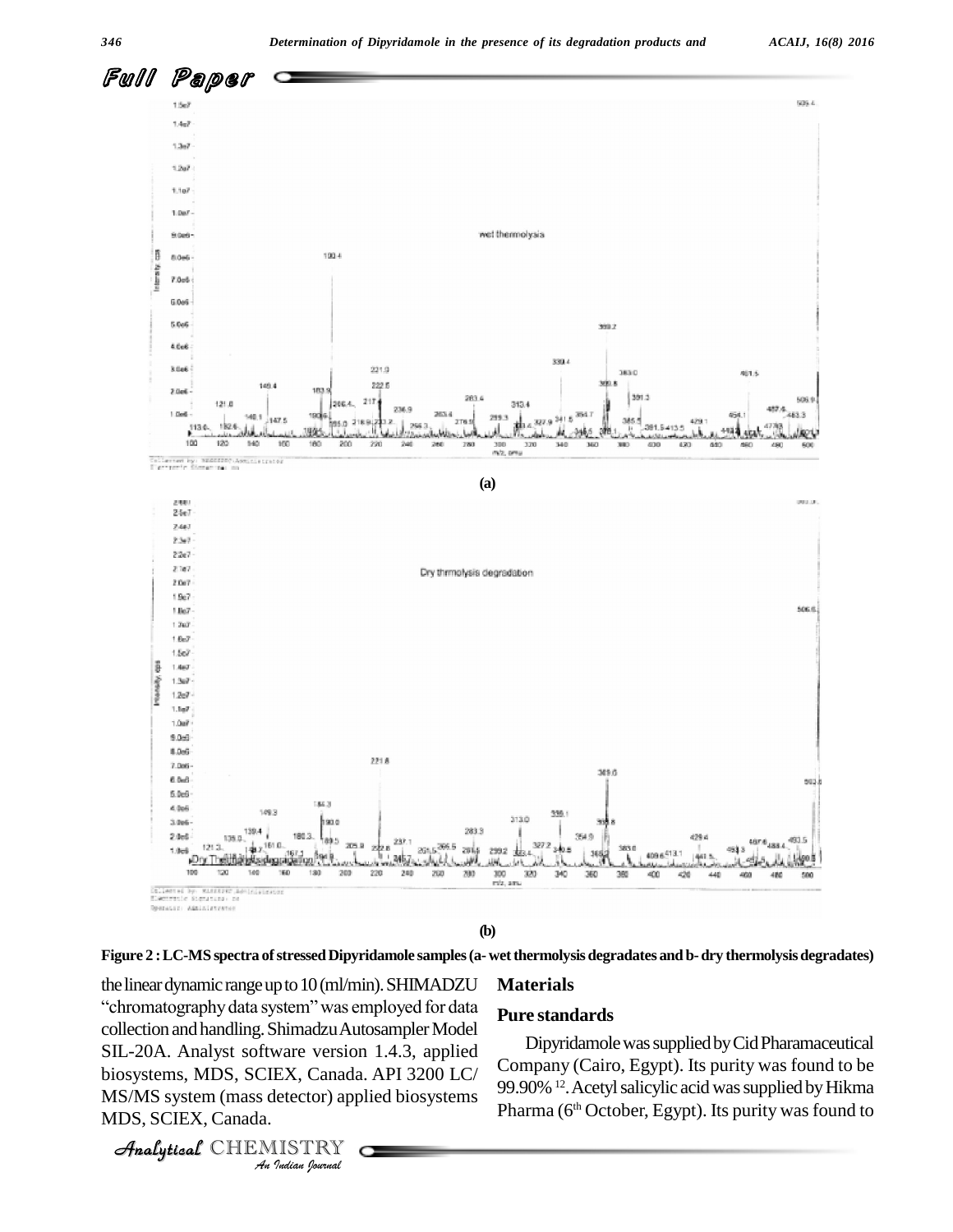be 99.50% <sup>23</sup>. Salicylic acid (El-Nasr Pharmaceutical lab company,Abu-Zabal,Cairo, Egypt).

## **Pharmaceutical dosage forms** Æ

Persantin<sup>®</sup>-75 tablets were manufactured by Cid All Pharamaceutical Company (Cairo, Egypt) under license of BoehringerIngelheim, Canada. Each tablet was

labeled to contain 75 mg of Dipyridamole(batch No.100122).

# **Chemicals and Reagents**

All chemicals and solvents used throughout this work were of analytical grade. Ethyl acetate, Sodium hydroxide, Hydrogen peroxide 50% w/v,Ammonia

#### **TABLE1 :Acid degradants of Dipyridamole identified by the proposedLC/MS method**

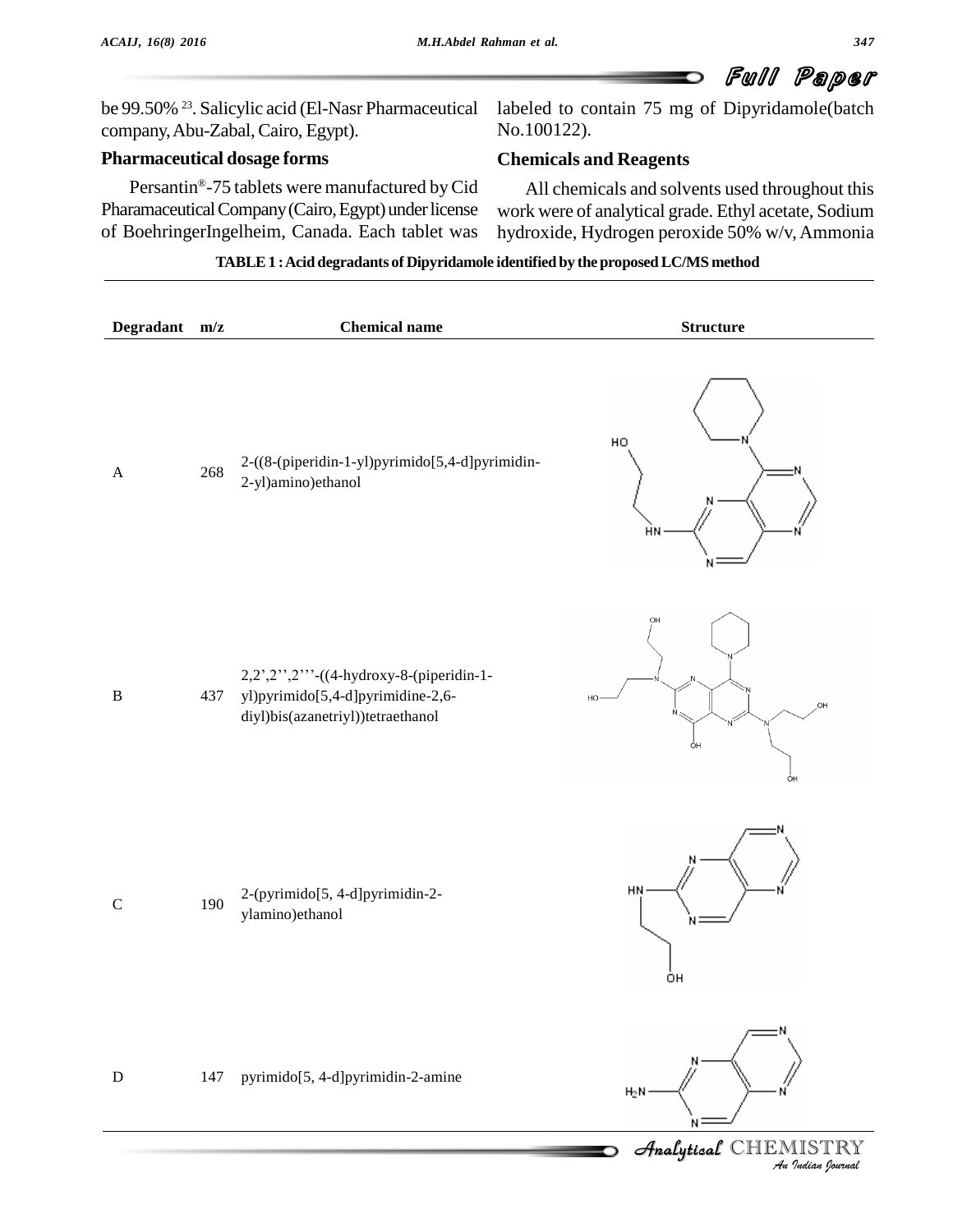33%, Hydrochloric acid (El-Nasr Pharmaceutical company, Abu-Zabal, Cairo, Egypt). Acetonitrile, Methanol ((J.T.Baker, USA), (HPLC grade). Ortho phosphoric acid (Ridel-deHa¸n, Sigma-Aldrich, Germany).

# **Standard solutions**

## **Stock standard solutions**

Dipyridamole (1.00mg/mL),Aspirin(1.00mg/mL) and Salicylic acid (1.00mg/mL), eachwas dissolved in methanol.

# **Working standard solutions**

Dipyridamole (50µg/mL),Aspirin (50µg/mL) and

**TABLE2 :Alkaline degradants of Dipyridamole identified by the proposedLC/MS method**

| Degradant m/z |     | <b>Chemical name</b>                                                                                            | <b>Structure</b>           |
|---------------|-----|-----------------------------------------------------------------------------------------------------------------|----------------------------|
| $\mathbf{A}$  | 268 | 2-((8-(piperidin-1-yl)pyrimido[5,4-d]pyrimidin-<br>2-yl)amino)ethanol                                           | HO<br>HN                   |
| $\, {\bf B}$  | 437 | 2,2',2'''-((4-hydroxy-8-(piperidin-1-<br>yl)pyrimido[5,4-d]pyrimidine-2,6-<br>diyl)bis(azanetriyl))tetraethanol | OH<br>HO<br>OH<br>ÒН<br>ÒН |
| $\mathsf C$   | 190 | 2-(pyrimido[5, 4-d]pyrimidin-2-<br>ylamino)ethanol                                                              | HN<br>ÒН                   |
| ${\bf D}$     | 147 | pyrimido[5, 4-d]pyrimidin-2-amine<br>Analytical CHEMISTRY                                                       | $H_2N$                     |
|               |     | .<br>An Indian Iournal                                                                                          |                            |

*Analytical* CHEMISTRY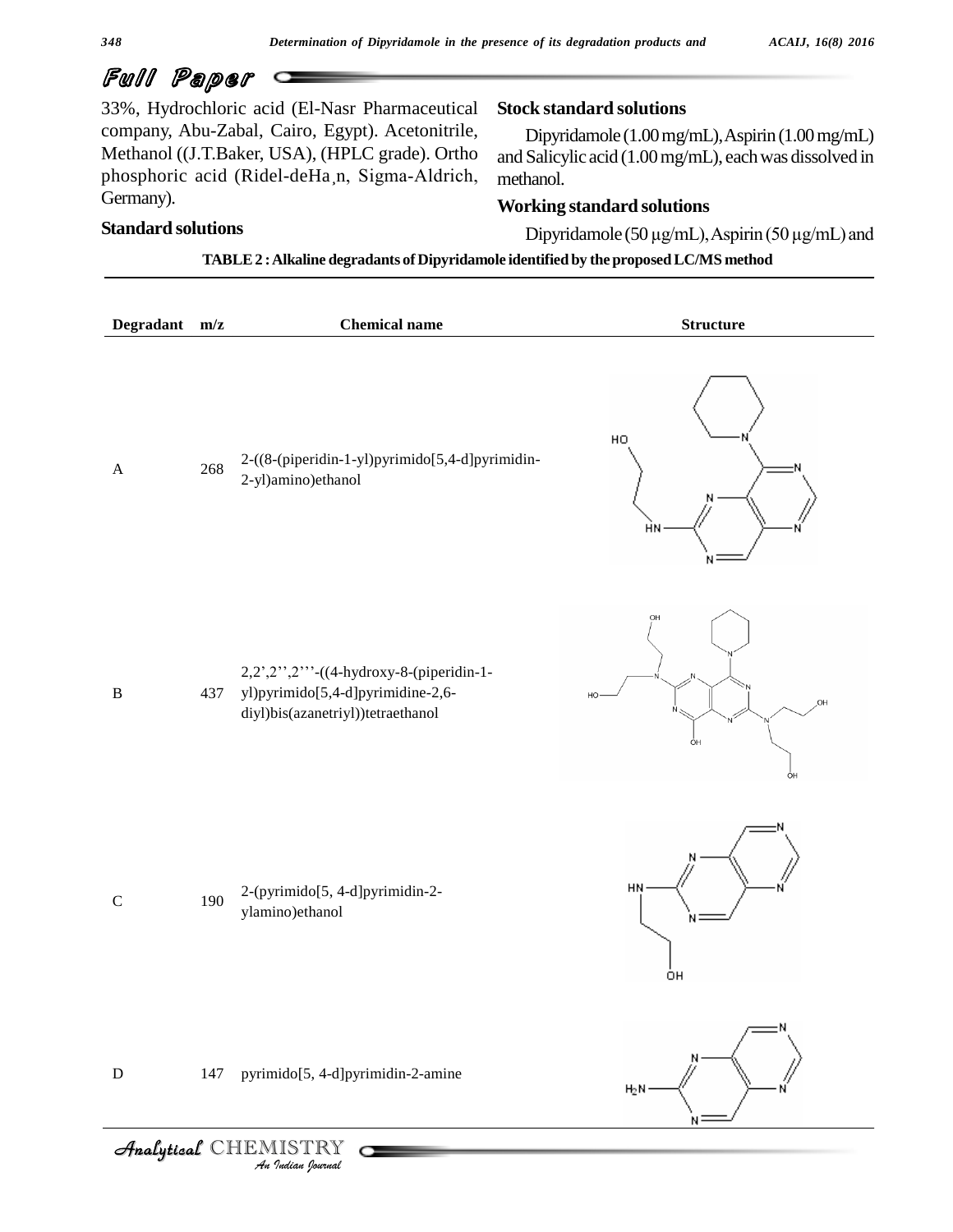Salicylic acid (50  $\mu$ g/mL). They were prepared by suitably diluting the stock standard solution with methanol.

## **Synthetic mixturesfor DDRD method**

Aliquots of (0.2- 1.2) mL of Dipyridamole working standard solution (50µg/mL) were transferred

#### **TABLE3 :Oxidative degradants ofDipyridamole identified by theproposedLC/MS method**

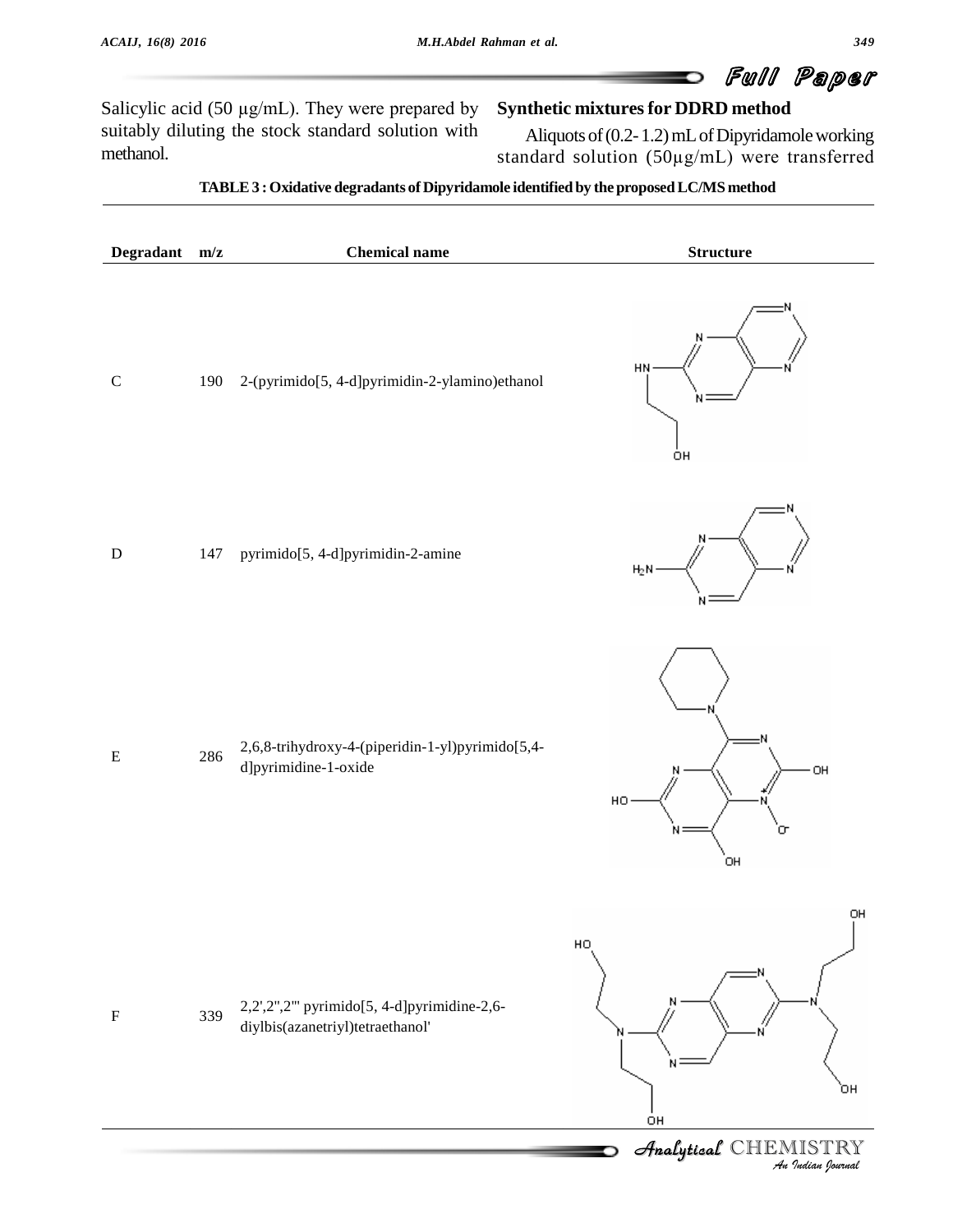

separately into a series of 10-mL volumetric flasks. To 10-mL<br>the previous solutions accurately measured volumes (0.6 complemL) of each of Aspirin and salicylic acid (50µg/mL) **Hydro** the previous solutions accurately measured volumes (0.6 were added.The volume was completed to mark with methanol.

Using the proposed methods, the samples were analyzed for Dipyridamole contents. The concentrations were calculated from the corresponding regression equation; the mean percentage recoveries and standard deviationswere then calculated.

#### **Degraded samples**

### **Acid and alkaline induced degradation**

heated on a thermostatically controlled water bath at **Dry** *Indian*<br>*I*le fitting air<br>*I* was monitore<br>as transferred<br>*I* ISTRY 90R"C for one hour while fitting air condenser. The transferred into a conical flask and mixed with 2.00 mL of 1 M HCl or 2.00 mL of 1 M NaOH for acid and alkaline degradation, respectively. The mixture was alkaline degradation, respectively. The mixture was<br>heated on a thermostatically controlled water bath at **Dry t**<br>90R''C for one hour while fitting air condenser. The D solution was cooled and then neutralized with 2 M NaOH or 2 M HCl. PH was monitored with PH glass electrode. The solution was transferred quantitavely into

10-mL volumetric flask and the volume was then completed with methanol.

#### **Hydrogen peroxide-induced degradation**

Two mL of Dipyridamole stock solution were transferred into 10-mL volumetric flask and mixed with  $2.00 \,\mathrm{mL}$  3%  $\mathrm{H}_2\mathrm{O}_2$ . The mixture was left for 30 minutes at room temperature. The volume was completed with methanol.

#### **Wet themolysis**

Two mL of Dipyridamole stock solution were thermostatically controlled water bath at 90R"C for two Two mL of Dipyridamole stock solution were transferred into a conical flask and mixed with 2.00 mL<br>distilled water, the mixture was heated on a<br>thermostatically controlled water bath at 90R"C for two distilled water, the mixture was heated on a hours while fitting air condenser. The solution was cooled and transferred quantitavely into 10-mL volumetric flask and the volume was then completed with methanol.

#### **Dry thermolysis**

Dipyridamole bulk powder was spread on petridish in thin film about 2 mm thickness) in an oven at 90R"C for an hour. After exposure, about 50 mg of Dipyridamole powder were accurately weighed into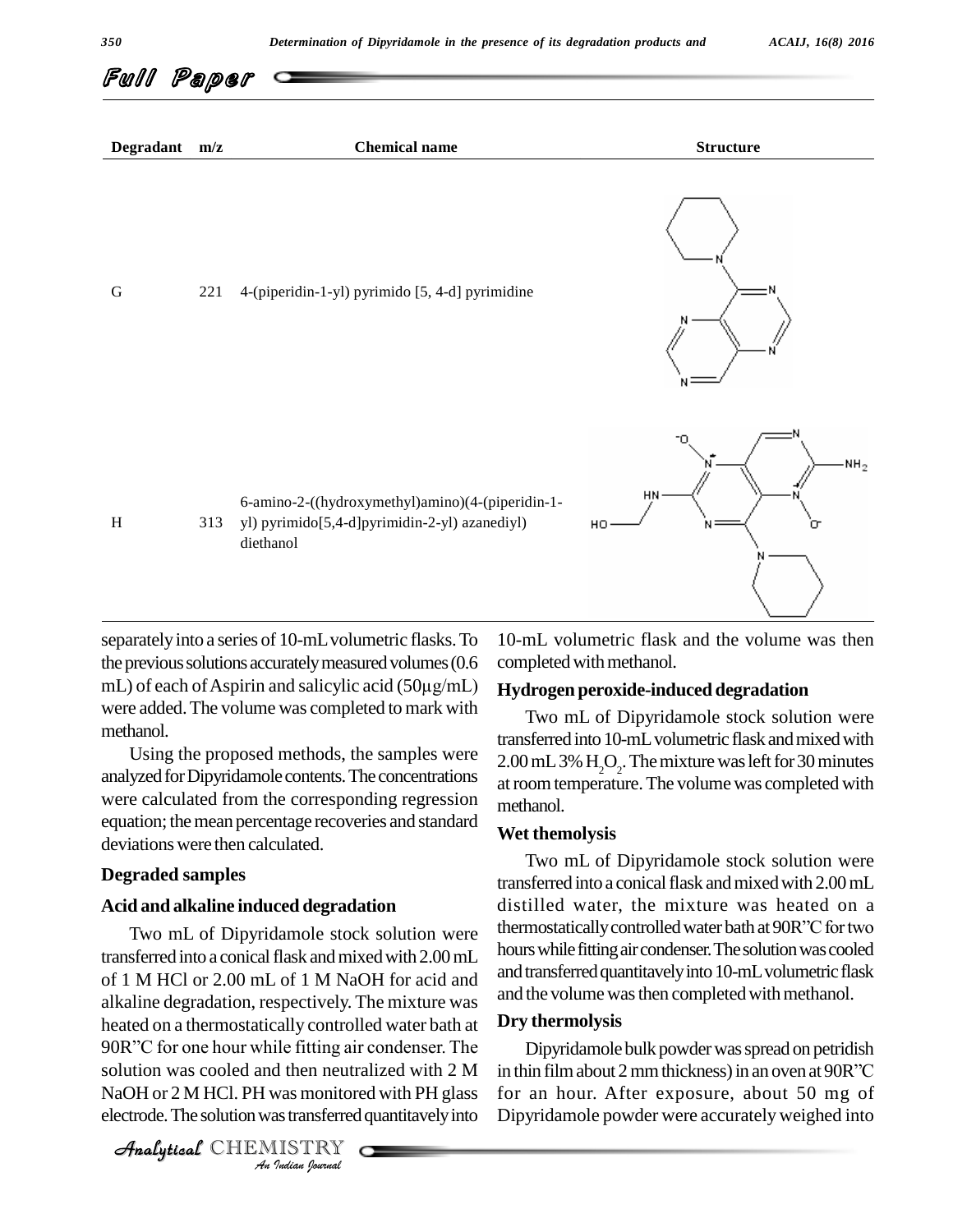#### **TABLE4 :Wet thermolysis degradation of Dipyridamole identified by the proposedLC/MS method**

| Degradant m/z |     | <b>Chemical name</b>                                                           | <b>Structure</b>                   |
|---------------|-----|--------------------------------------------------------------------------------|------------------------------------|
| ${\bf C}$     | 190 | 2-(pyrimido[5, 4-d]pyrimidin-2-ylamino)ethanol                                 | HN<br>ÒН                           |
| ${\bf D}$     | 147 | pyrimido[5, 4-d]pyrimidin-2-amine                                              | $H_2N$                             |
| $\mathbf F$   | 339 | 2,2',2",2" pyrimido[5, 4-d]pyrimidine-2,6-<br>diylbis(azanetriyl)tetraethanol' | OH<br>HO <sub>1</sub><br>`он<br>OH |
| ${\bf G}$     | 221 | 4-(piperidin-1-yl) pyrimido [5, 4-d] pyrimidine                                |                                    |

250-mL volumetric flask, dissolved in and diluted to volume with methanol.

# **Procedures**

**Construction of calibration curve for the TLC-**

# Analytical**densitometric method**

*I*<br>Indian Indian<br>*I* ISTRY<br>*Indian Iournal* Different aliquots (0.3-15.0  $\mu$ L) of stock standard solutions of Dipyridamole, Aspirin and  $(0.3-20.0 \,\mu L)$ of Salicylic acid,were spotted as bands of 5mmwidth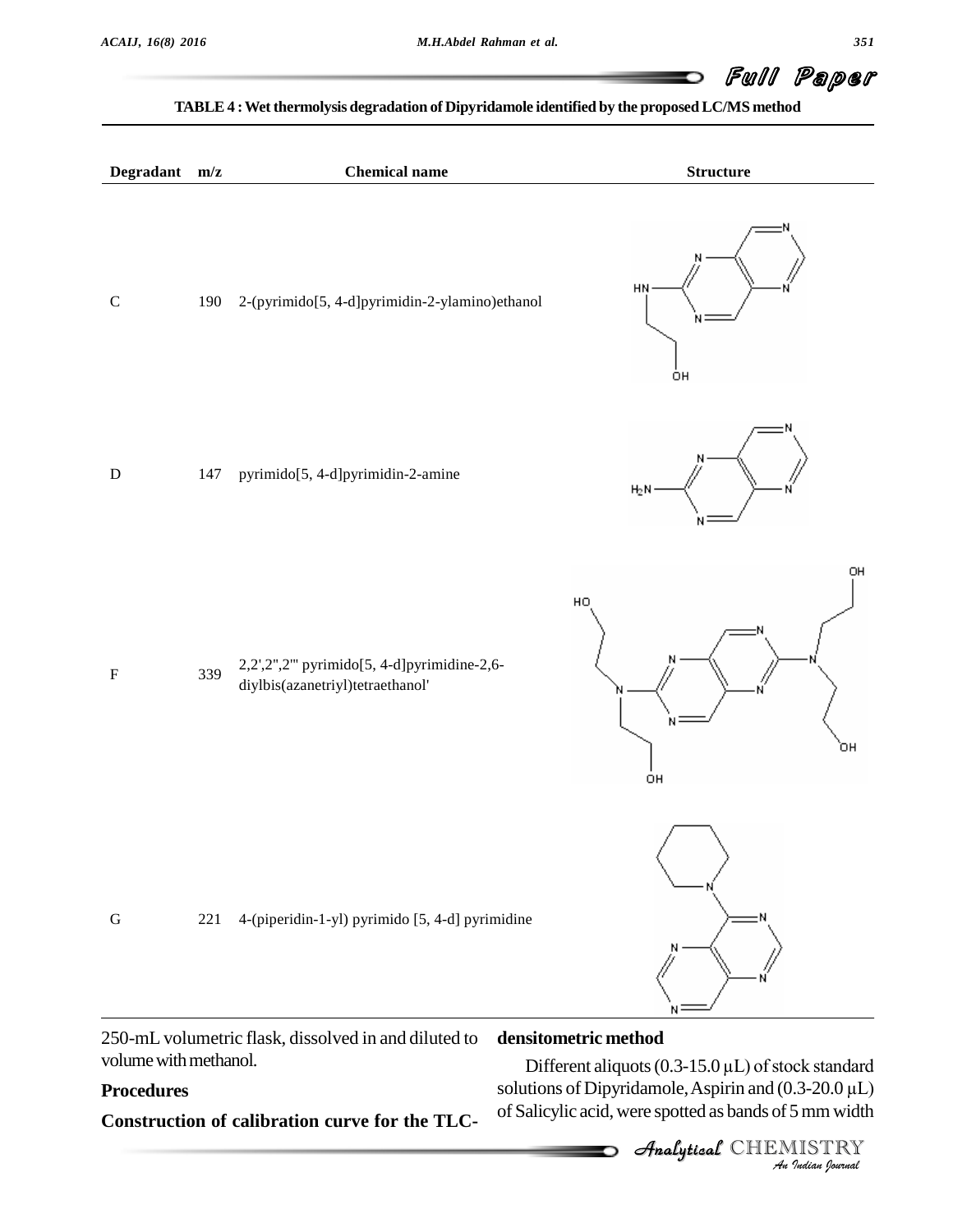





Analytical CHEMISTRY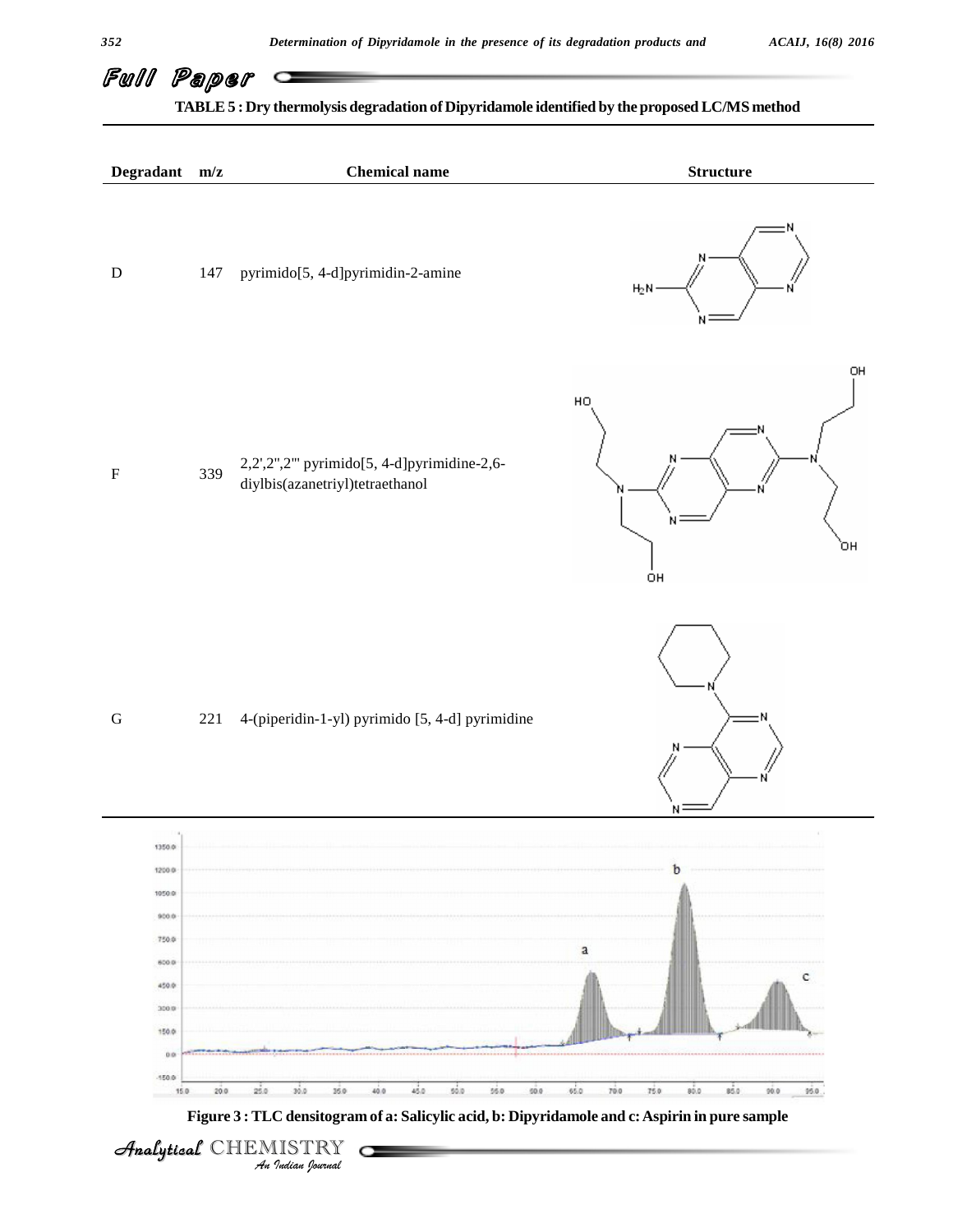



**Figure 4 :TLC densitogram of a: Dipyridamole and b:Aspirin in spiked human plasma**

on the TLC plates, in triplicates. The bands were applied at 1 cm interval and 1.5 cm apart from the bottom edge. Linear ascending chromatographic developing to a distance of 8 cm was performed in a chromatographic tank previously saturated for 30 minutes with the developing mobile phase consisted of acetonitrile: ammonia 33% (4:1, by volume) at room temperature. Subsequent to the development, the plates were air dried, detected under UV lamp and then scanned at 230 nm. After scanning, the average peak areas were calculated, the calibration curve, relating the integrated peak area and its corresponding concentration, was constructed foreach drug and the regression equations were computed.

# **Application of theTLC-densitometric method to laboratory prepared mixture of Dipyridamolewith Aspirin and Salicylic acid**

The suggested procedure was applied for the analysis of Dipyridamole in presence of Aspirin and The suggested procedure was applied for the<br>analysis of Dipyridamole in presence of Aspirin and<br>Salicylic acid, where a spot containing (15, 5, 15  $\mu$ g/ spot), respectively was applied and the specified chromatographic conditionswere set.

# **Application of TLC- densitometric method to Pharmaceutical formulation**

The suggested procedure was applied for the 50.00 analysis of Dipyridamole in Persantin® tablets, where ten tablets were weighed and their mean weight was determined. The tablets were finely powdered and an accuratelyweighed portion of the powder equivalent

**TABLE6 : Recovery of Dipyridamole andAspirin in spiked human plasmaby the proposedTLCdensitometric method**

|                                                                                    | <b>Dipyridamole</b> |                                  |                     | <b>Aspirin</b>                |                                  |  |
|------------------------------------------------------------------------------------|---------------------|----------------------------------|---------------------|-------------------------------|----------------------------------|--|
| <b>Taken</b><br>$\mu$ g/mL                                                         | Found*<br>µg/spot   | <b>Recovery</b><br>$\frac{0}{0}$ | Taken<br>$\mu$ g/mL | Found <sup>a</sup><br>µg/spot | <b>Recovery</b><br>$\frac{0}{0}$ |  |
| 0.50                                                                               | 0.49                | 98.00                            | 0.50                | 0.487                         | 97.40                            |  |
| 2.50                                                                               | 2.55                | 102.00                           | 2.50                | 2.35                          | 94.00                            |  |
| 5.00                                                                               | 5.24                | 104.80                           | 5.00                | 5.30                          | 106.00                           |  |
| 10.00                                                                              | 9.56                | 95.60                            | 10.00               | 10.23                         | 102.30                           |  |
| 15.00                                                                              | 15.45               | 103.00                           | 15.00               | 14.90                         | 99.33                            |  |
| 20.00                                                                              | 19.75               | 98.75                            | 20.00               | 20.32                         | 101.60                           |  |
| 50.00                                                                              | 53.80               | 107.60                           | 50.00               | 51.20                         | 102.40                           |  |
|                                                                                    | Mean $\pm$ RSD %    | $101.40 \pm$<br>4.13             |                     | Mean $\pm$ RSD %              | 100.43<br>$\pm 3.90$             |  |
| Mean of three determinations<br><i>Analytical</i> CHEMISTRY<br>-An Indian (Iournal |                     |                                  |                     |                               |                                  |  |

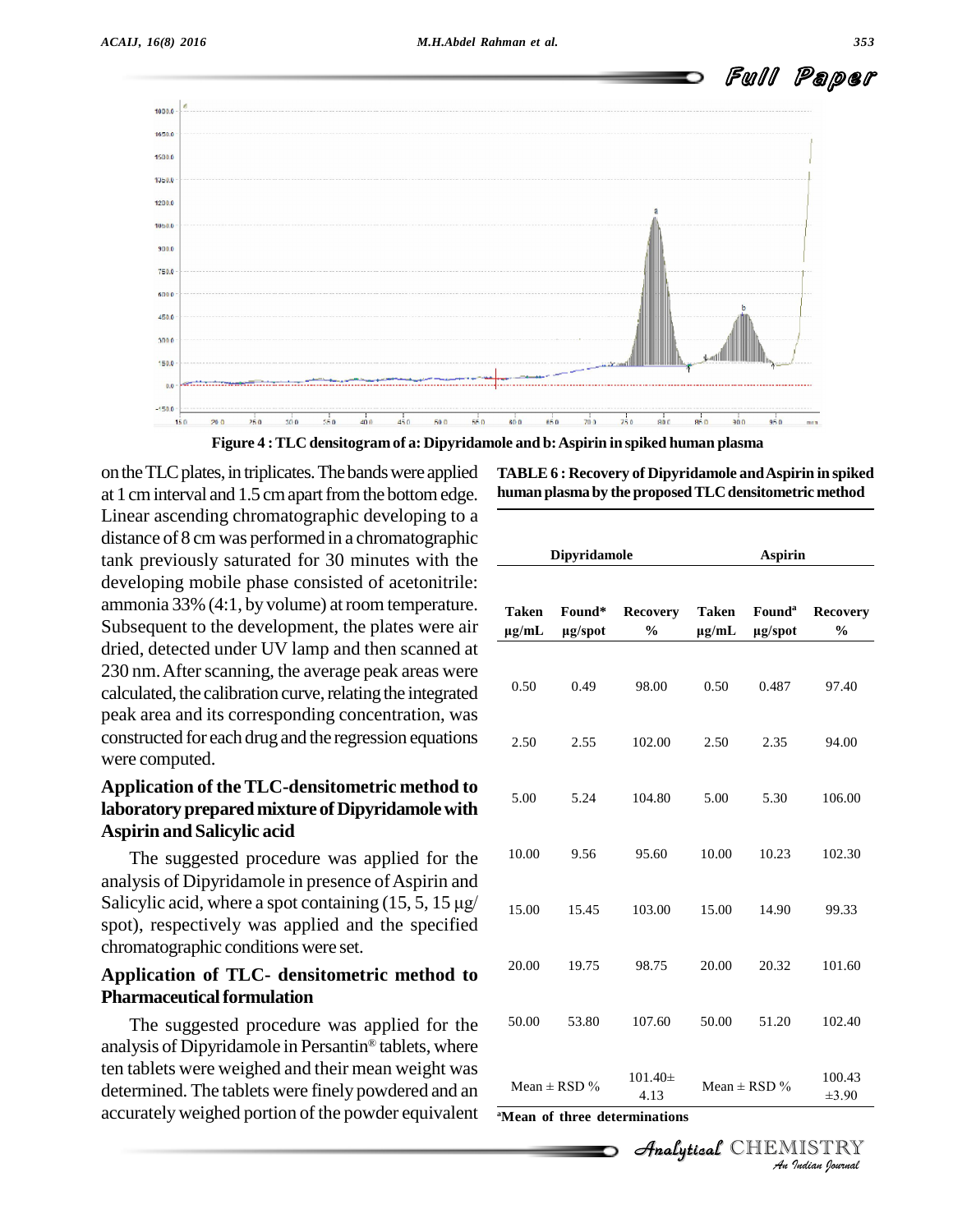**TABLE 7 : Results of assay validation of the proposedTLC spectrodensitometric method for the analysis of Dipyridamole andAspirin in spiked human plasma**

| Parameter                             | Dipyridamole      | <b>Aspirin</b>    |
|---------------------------------------|-------------------|-------------------|
|                                       |                   |                   |
| Range $(\mu g/mL)$                    | $0.50 - 50.00$    | $0.50 - 50.00$    |
|                                       | $\mu$ g/mL        | $\mu$ g/mL        |
| Intercept                             | 203.30            | 19.39             |
| Coeffecient <sub>1</sub> ª            | 6.496             | 4.839             |
| Coeffecient <sub>2</sub> <sup>b</sup> | 0.246             | 0.199             |
| Correlation<br>coefficient            | 0.9995            | 0.9999            |
| Accuracy                              | $101.40 \pm 4.13$ | $100.43 \pm 3.90$ |
| RSD% *c                               | 2.05              | 1.24              |
| RSD% *d                               | 3.11              | 2.05              |
| Specificty                            | Specific          | Specific          |
| LOQ $(\mu g$ /spot $)^e$              | 0.36              | 0.066             |
| LOD $(\mu g$ /spot $)^e$              | 0.12              | 0.20              |

 $A = \mathbf{a} + \mathbf{b}_1 + \mathbf{c} + \mathbf{b}_2 + \mathbf{c}$  **example 4** and **Equality Equality A** is the peak **area and C is the concentration. <sup>c</sup> the intraday (n=3) and <sup>d</sup> the interday (n=3) relative standard deviations of Dipyridamole** area and C is the concentration.  $\epsilon$  the intraday (n=3) and  $\epsilon$  the interday (n=3) relative standard deviations of Dipyridamole and Aspirin of concentrations 5.00, 10.00 and 15.00 (µg/mL);  $\epsilon$ and Aspirin of concentrations 5.00, 10.00 and 15.00 ( $\mu$ g/mL); <sup>e</sup> **LOD and LOQ are determined using Standard deviation of the response method**

*An*to one tablet was transferred to 100-mL volumetric with methanol<br>ion (0.75 mg/<br>the procedu:<br>*ISTRY* flask, complete to volume with methanol and then filtered.  $5 \mu L$  of the prepared solution (0.75 mg/mL) was applied to the TLC plate and the procedure stated under linearity was followed.

CHEMISTRY COMMENT

Standard addition technique was applied to assess the validity of the proposed method by spiking different known concentrations of pure Dipyridamole to its pharmaceutical product. The procedure described under the assay of Persantin® tablets was followed. Concentrations were calculated; the mean percentage recoveries and the relative standard deviations were then calculated.

# **Application of TLC- densitometric method to spiked human plasma**

The suggested procedure was applied for the analysisofDipyridamoleandAspirininplasma.Different aliquots from working solution of Dipyridamole and Aspirin were transferred into 5 mL centrifuge tubes, separately. One mL of the frozen plasma was thawed under room temperature and transferred to each of the mentioned centrifuge tubes, two mL of methanol were added then the mixture was vortexed for 1 minute and centrifuged for 10 minutes. The upper layers were transferred to beakers for evaporation after three times

**TABLE 8 : System suitability results of the TLC spectrodensitometric method for determination of Dipy ridamole**

| Compound                          | Selectivity<br>factor | <b>Resolution</b> |
|-----------------------------------|-----------------------|-------------------|
| Aspirin in pure form              | 2.43                  | 1.5               |
| Aspirin in spiked human<br>plasma | 2.48                  | 1.45              |
| Acid degradation                  | 2.11                  | 2.23              |
| Alkaline degradation              | 2.00                  | 1.93              |
| Oxidative degradation             | 2.19                  | 2.08              |
| Wet thermolysis                   | 1.86                  | 2.08              |
| Dry thermolysis                   | 1.70                  | 2.00              |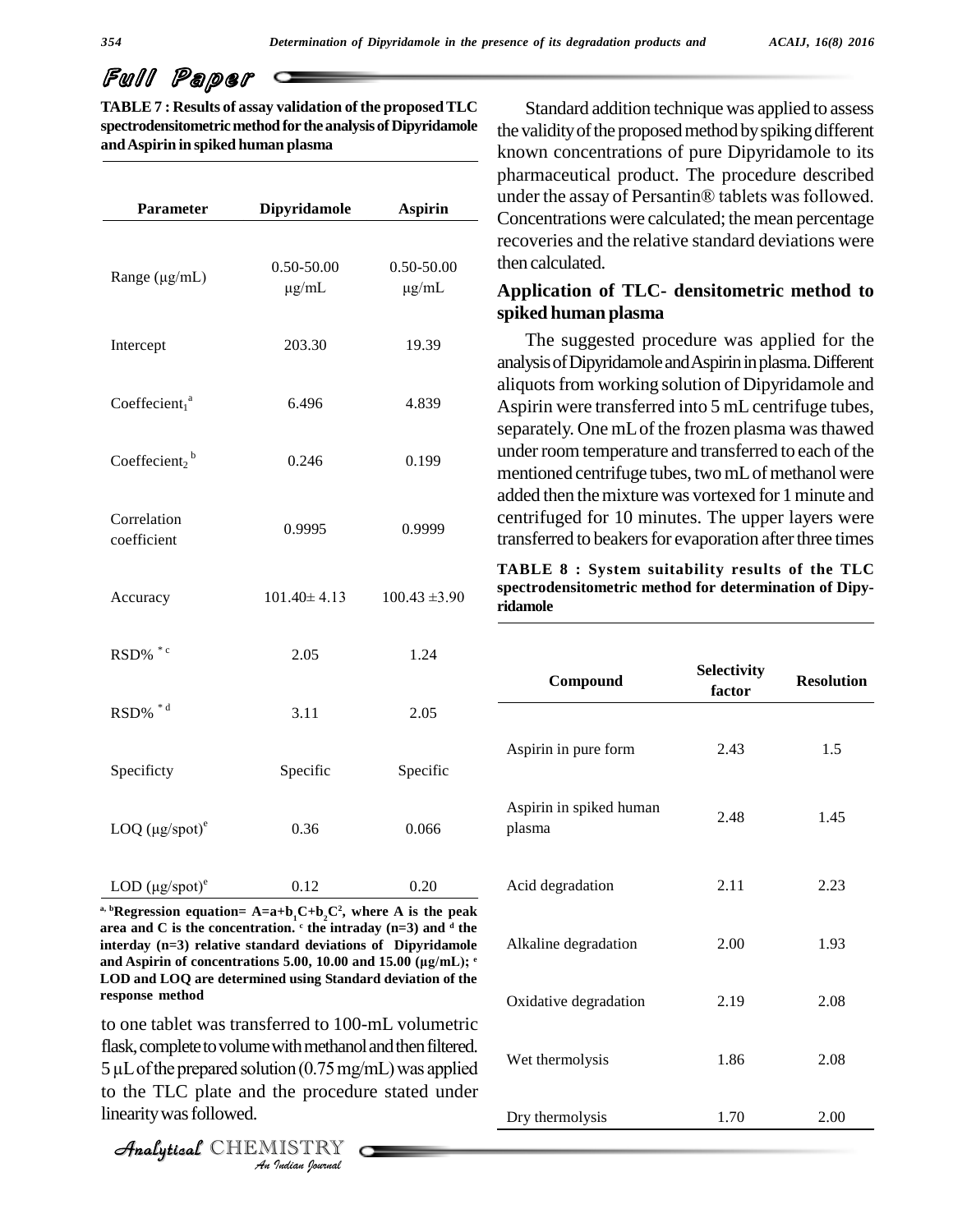



**<sup>3</sup>Ïg/mL Salicylic acid as double divisor**

washing with methanol, then one mL methanol was  $3\mu$ g/mL Salicylic acid as double divisor<br>washing with methanol, then one mL methanol was<br>added, from each dilution spot 10  $\mu$ L into TLC plate, the specified chromatographic conditions were set. After development and scanning, the average peak areas were calculated, the calibration curve, relating the integrated peak area and its corresponding concentration in plasma, was constructed for each drug and the regression equations were computed.

#### **Double divisor-ratio spectra derivative method**

The Double divisor-ratio spectra derivative method is based on the use of the coincident spectra of the The Double divisor-ratio spectra derivative method<br>is based on the use of the coincident spectra of the<br>derivative of the ratio spectra obtained by using a 'double When derivative of the ratio spectra obtained by using a 'double divisor' (sum of two spectra) and the measurements at

either the maximum or minimum wavelengths. The mathematical expression of DDRD method is shown in the following equation<sup>[24]</sup>:

$$
\frac{d}{dz} \left[ \frac{A_{\text{ternary mix., }\lambda_i}}{[\alpha_{X,\lambda_i} + \beta_{y,\lambda_i}]} \right]
$$

$$
= \frac{d}{d\lambda} \left[ \frac{\gamma_{z\lambda_i}}{[\alpha_{X,\lambda_i} + \beta_{y\lambda_i}]} \right] \frac{C_z}{C_X^0}
$$

*I*ndian<br> *I* an ixture at<br> **IISTRY**<br>Indian Iournal Where  $A_{\text{ternary mixture}}$  is the absorbance of the mixture at  $\lambda_i = 252$  nm and  $\alpha_{x, \lambda i}$ ,  $\beta_{y, \lambda i}$  and  $\lambda_{z, \lambda i}$  are the absorptivities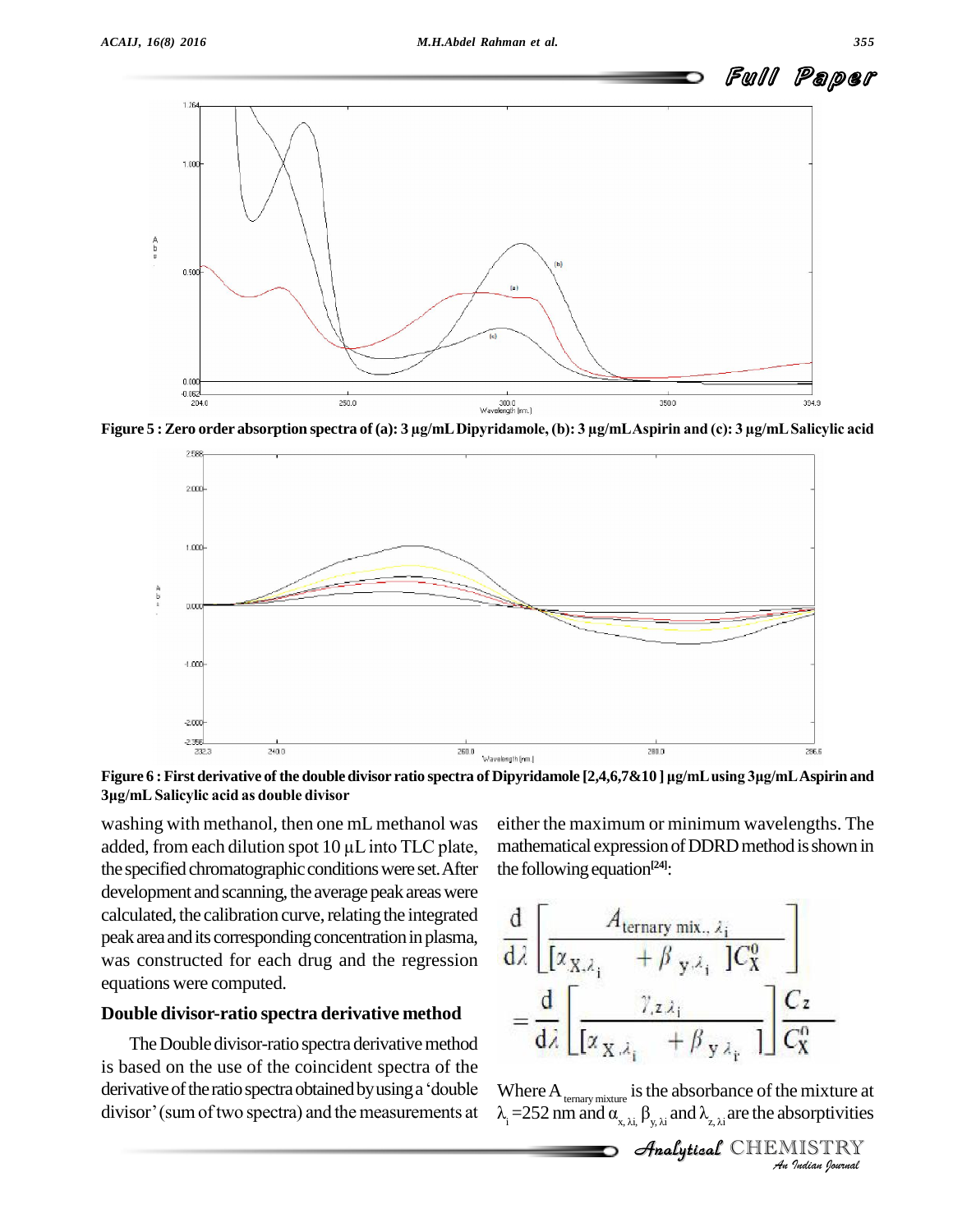**TABLE9 :Application ofstandard addition technique on Persantin tablets by the proposed methods**

**Æ**

| Pharma-ceutical<br>formulation | TLC-densitometric method        |                                            |                                 |                                                             |                   |  |
|--------------------------------|---------------------------------|--------------------------------------------|---------------------------------|-------------------------------------------------------------|-------------------|--|
|                                | <b>Taken</b><br>$(\mu g$ /spot) | Recovery <sup>a</sup> % $\pm$<br>$\bf RSD$ | <b>Pure</b><br>$\mathbf{added}$ | Recovery <sup>b</sup><br>$\mathbf{0}_{\mathbf{0}}^{\prime}$ | $Mean \pm RSD$    |  |
|                                |                                 |                                            | 2.50                            | 98.80                                                       |                   |  |
| Persantin tablets <sup>®</sup> | 3.75                            | $99.74 \pm 1.64$                           | 5.00                            | 102.40                                                      | $100.62 \pm 1.80$ |  |
|                                |                                 |                                            | 7.50                            | 100.67                                                      |                   |  |
|                                |                                 |                                            | DDRD method                     |                                                             |                   |  |
|                                | Taken (µg/ml)                   | Recovery <sup>a</sup> % $\pm$<br>$\bf RSD$ | <b>Pure</b><br>added            | Recovery <sup>a</sup> %                                     | $Mean \pm RSD$    |  |
|                                |                                 |                                            | $\overline{4}$                  | 3.94                                                        |                   |  |
| Persantin tablets <sup>®</sup> | $\overline{4}$                  | $99.50 \pm 1.64$                           | $\sqrt{2}$                      | 2.03                                                        | $100.50 \pm 1.73$ |  |
|                                |                                 |                                            | $\mathbf{1}$                    | 1.015                                                       |                   |  |

**<sup>a</sup> average of three determination**

of X,Yand Z, respectively. Cx, Cy and Cz represent the concentrations of compounds. Cp x and Cp y are standard solutions of x and y of equal concentrations. obtain concentration of  $(40 \,\mu\text{g/mL})$ . The solution was In this method, linearity was obtained by dividing the dilute standard solutions of x and y of equal concentrations. obtain In this method, linearity was obtained by dividing the diluted absorption spectra of Dipyridamole (1-10  $\mu$ g/mL) by were a the sum of the spectra of Aspirin and Salicylic acid  $(3$  linearity absorption spectra of Dipyridamole  $(1-10 \mu g/mL)$  by m spectra of Dipyridamole  $(1-10 \mu g/mL)$  by were<br>f the spectra of Aspirin and Salicylic acid  $(3$  lineari<br>each one in methanol) as double divisor. The first derivatives of the obtained ratio spectra were  $\mu$ g/mL of each one in methanol) as double divisor. The To<br>first derivatives of the obtained ratio spectra were standa<br>computed using the UVPC software at  $\Delta\lambda = 8$  nm and amoun scaling factor =  $10$  at 252 nm.

# *An*Analytical**Application of DDRD to pharmaceutical dosage** *Indian Pharmac*<br>*I* were weighed. The table<br>*ISTRY* Cadian *Iournal* **form**

Ten Persantin® tablets were weighed and their mean weight was determined. The tablets were finely

powdered and an accurately weighed portion of the powder transferred to 100 mL volumetric flask to powdered and an accurately weighed portion of the<br>powder transferred to 100 mL volumetric flask to<br>obtain concentration of (40 µg/mL). The solution was diluted to required volume then filtered. The samples were analyzed using the procedures stated under linearity.

To assess the validity of the proposed methods, standard addition technique was applied. Known amounts of pure drugs were added to the corresponding prepared solution of drug dosage form. The concentrations, mean percentage recoveries and the standard deviation were calculated.

### **RESULTSAND DISCUSSION**

CHEMISTRY COMMENT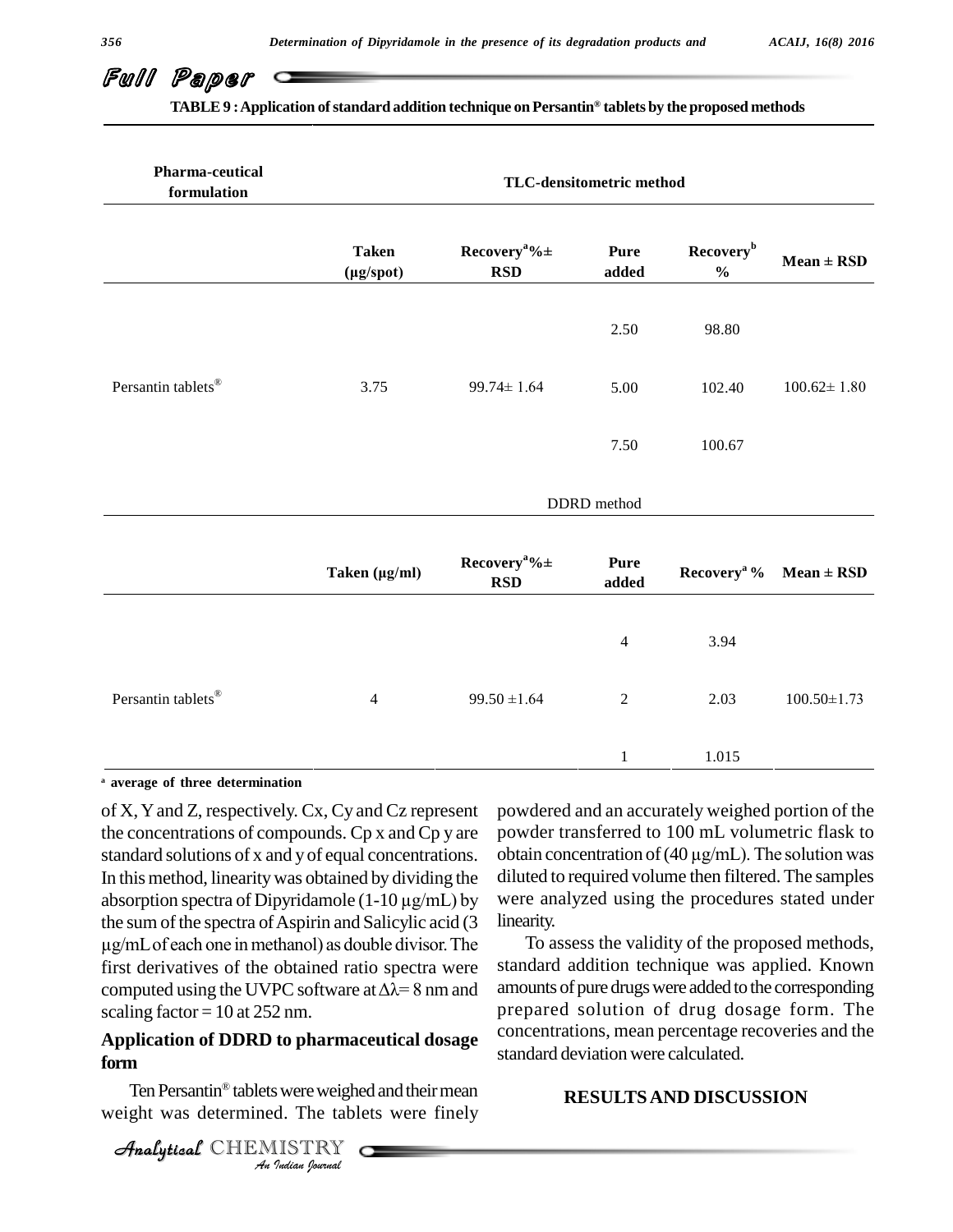

### **TLC- densitometric method**

The international conference on Harmonization(ICH) guidelines entitled "stability testing of new drug substances and products" requires the stress testing to be carried out to elucidate the inherent stability characterstics of the active substances <sup>25</sup>. An ideal stability indicating method is one that quantifies the standard drug alone and also resolves its degradation products. Several degradates of Dipyridamole were formed when conducting different stress testing studies and the structures of acid, alkaline, oxidative, wet and dry thermal degradates were elucidated by LC-MS. Figure 1, 2 demonstrate the LC-MS chromatograms of acid, alkaline, oxidative, dry and wet thermal degradates for Dipyridamole. The m/z values, chemical names and structures of the proposed degradates are  $V_{\text{20}}$ degradates for Dipyridamole. The m/z values, chemical<br>names and structures of the proposed degradates are<br>presented in TABLES 1–5. The suggested mechanism of degradation is nucleophilic substitution either by water molecule potentiated by acid in case of acidic hydrolysis or byhydroxyl group in case of alkaline hydrolysis and formation of N oxide in oxidative degradation by hydrogen peroxide.

## **Development of the optimum mobile phase for TLC-densitometric method**

The TLC procedure was optimized to develop a stability-indicating assaymethod by trialing different solvent systems. Systems like mixtures of ethyl acetate, methanol and ammonia 33% in varying ratios were used, but they show poor resolution of Dipyridamole from its<br>degradates. Systems containing acetonitrile, methanol with<br>and ammonia 33% didn't separate many of degradates degradates. Systems containing acetonitrile, methanol produced. Systems containing acetone, methanol and ammonia 33% with varying ratios, the drug migrate with the mobile phase to reach solvent front. Systems containing diethyl ether, acetonitrile and ammonia 33% in varying ratios were examined but produce poor resolution of Dipyridamole and Aspirin.

In our proposed method, the optimum mobile phase was acetonitrile: ammonia 33% (16: 4, by volume). This phase gave sharp and symmetric peak of Dipyridamole at  $R_f = 0.75$ , together with good separation of the drug peak from Aspirin and Salicylic acid (Figure 3) and also from the degradates peaks.

The densitograms of the stressed samples of the bulk powders and the TLC plates showed well

**TABLE10 : Statistical comparison ofthe results obtained by applying theproposed methods and thepublished method for the analysis of Dipyridamole**

|                  | <b>Average recovery of Dipyridamole</b> |                       |                                         |  |  |
|------------------|-----------------------------------------|-----------------------|-----------------------------------------|--|--|
| <b>Parameter</b> | <b>TLC</b><br>method                    | <b>DDRD</b><br>method | <b>Reported</b><br>method <sup>11</sup> |  |  |
| Mean             | 99.746                                  | 99.11                 | 99.694                                  |  |  |
| <b>SD</b>        | 0.698                                   | 0.65                  | 0.386                                   |  |  |
| Variance         | 0.487                                   | 0.42                  | 0.149                                   |  |  |
| $\mathbf n$      | 17                                      | 6                     | 5                                       |  |  |
| t                | 0.217<br>$(2.16)^{a}$                   | 1.83<br>$(2.31)^*$    |                                         |  |  |
| $\mathbf F$      | 3.27<br>$(5.84)^{a}$                    | 2.85<br>$(6.26)^*$    |                                         |  |  |

**<sup>a</sup> The values between parentheses are the corresponding theortical values of t and F at the 95% confidence level**

separated spots of pure Dipyridamole. Well-defined spots were obtained when the chamber was saturated with the mobile phase for 30 minutes at room temperature and development distance was adjusted to be 8 cm. The wavelength of detection was chosen to be 230 nm. All variables in the scanning procedure such as the scan mode and the slit size were optimized to obtain maximum precision, accuracy and sensitivity.

# **Application ofTLC-spectrodensitometric method in spiked human plasma**

*An*inspikedhumanplasma inconcentrationrangeof(0.50- *Ige* of (0.50-<br>*I*ed several<br>*I*l, each one<br>*I*letian fournal<br>*Indian fournal* simultaneous determination of Dipyridamole and Aspirin<br>in spiked human plasma in concentration range of (0.50-<br>50.00  $\mu$ g/mL) for each drug. We have tried several The proposed method was suggested for the simultaneous determination of Dipyridamole and Aspirin extracting solvents acetonitrile, methanol, each one separately and in combination and diethyl ether. The best one was methanol, which was optimal for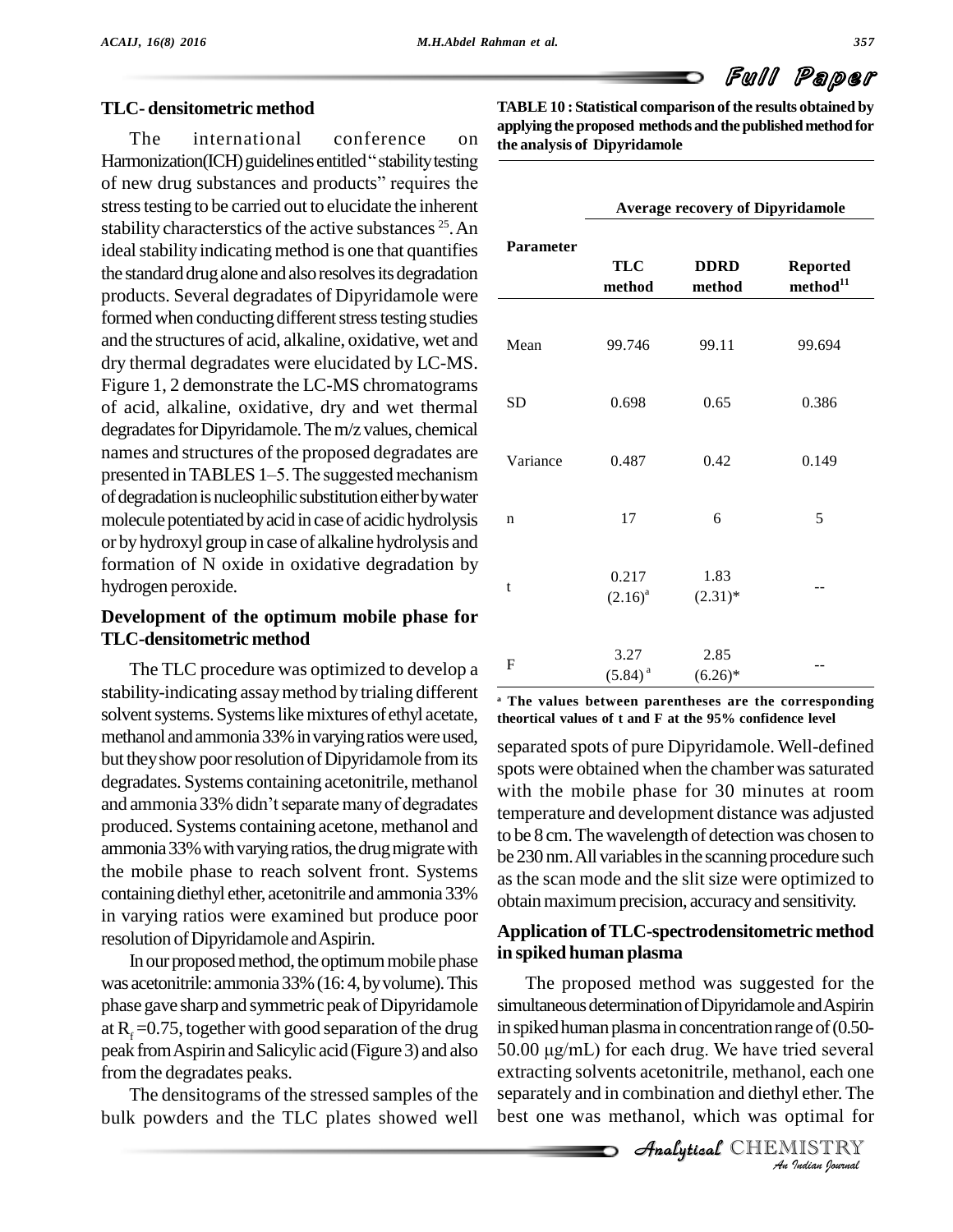

#### **TABLE11 : Results of assay validation ofthe proposed methods**

|                                                                    | TLC densitometric method    | ${\bf DDRD}$ method |                          |                          |
|--------------------------------------------------------------------|-----------------------------|---------------------|--------------------------|--------------------------|
| Parameter                                                          | Dipyridamole                | Aspirin             | Sal.                     | Dipyridamole             |
| Range                                                              | $0.30 - 15.00(\mu g$ /spot) | 0.30-15.00(µg/spot) | 0.30-20.00(µg/spot)      | $1-10$ ( $\mu$ g/ml)     |
| Intercept                                                          | 99.30                       | 647.42              | 38.381                   | 0.037                    |
| slope                                                              | $\overline{\phantom{m}}$    | $-\, -$             | $\overline{\phantom{a}}$ | 0.093                    |
| Coefficient <sub>1</sub> <sup>a</sup>                              | 311.20                      | 34.388              | 114.61                   | $\overline{\phantom{a}}$ |
| Coefficient <sub>2</sub> <sup>b</sup>                              | $-7.934$                    | 0.6493              | $-1.627$                 | $\overline{\phantom{a}}$ |
| Correlation coefficient                                            | 0.99979                     | 0.9995              | 0.9995                   | 0.9995                   |
| Accuracy                                                           | $101.31 \pm 1.94$           | $100.45 \pm 1.96$   | $100.37 \pm 2.14$        | $99.11 \pm 0.65$         |
|                                                                    | $0.80\,$                    | $0.96\,$            | 1.05                     | 0.54                     |
| $\text{RSD}\%$ $^{\text{d}}$                                       | 1.22                        | 1.15                | 1.34                     | 0.75                     |
| Specificty                                                         | Specific                    | Specific            | Specific                 | $98.71 \pm 1.53$         |
| LOQ ( $\mu$ g/spot) <sup>e</sup>                                   | 0.36                        | $0.20\,$            | 0.306                    | 0.335                    |
| LOD $(\mu g$ /spot $)^e$                                           | 0.12                        | 0.066               | $0.101\,$                | 1.015                    |
| Temperature ( $25\text{?C} \pm 2$ ) RSD% <sup>f</sup>              | $1.00 - 1.04$               | $1.50 - 1.76$       | $0.97 - 1.05$            | $\sim$ $-$               |
| Measurement wavelength $(230 \pm 2 \text{ nm})$ RSD% $^{\text{f}}$ | $2.00 - 2.08$               | 1.80-2.11           | 1.85-2.10                | $\overline{\phantom{a}}$ |

 $A = \frac{A}{A}$  **(n=3)** relative standard deviations of Dipyridamole of concentrations 5.00, 10.00 and 15.00 ( $\mu$ g/spot); <sup>f</sup> the robustness<br>before (n=3) relative standard deviations of (1.00 ug/spot) Dipyridamole: **i** J.OD *Iard deviations<br>ard deviations<br>ethod<br>proteins and distribution of a formal* <sup>a,b</sup> Regression equation= A=a+b<sub>1</sub>C+b<sub>2</sub>C<sup>2</sup>, where A is the peak area and C is the concentration.  $\cdot$  the intraday (n=3) and  $\cdot$  the **interday** (n=3) **relative standard deviations** of **Dipyridamole** of **concentrations** 5.00, 10.00 and 15.00 (µg/spot); <sup>1</sup> the interday (n=3) interday (n=3) relative standard deviations of **Dipyridamole** of **concentrat** <sup>a,b</sup> Regression equation= A=a+b<sub>1</sub>C+b<sub>2</sub>C<sup>2</sup>, where A is the peak area and C is the interday (n=3) relative standard deviations of Dipyridamole of concentrations 5.<br>factors (n=3) relative standard deviations of (1.00  $\mu$ factors (n=3) relative standard deviations of (1.00 µg/spot) Dipyridamole; <sup>e</sup> LOD and LOQ are determined using Standard **deviation of the response method**

precipitation of plasma proteins and extraction of the Atypical TLC densitogram of human plasma spiked precipitation of plasma proteins and extraction of the Atypical TLC densitogram of human plasma spiked<br>with Dipyridamole and Aspirin is presented in Figure 4.

CHEMISTRY COMMENT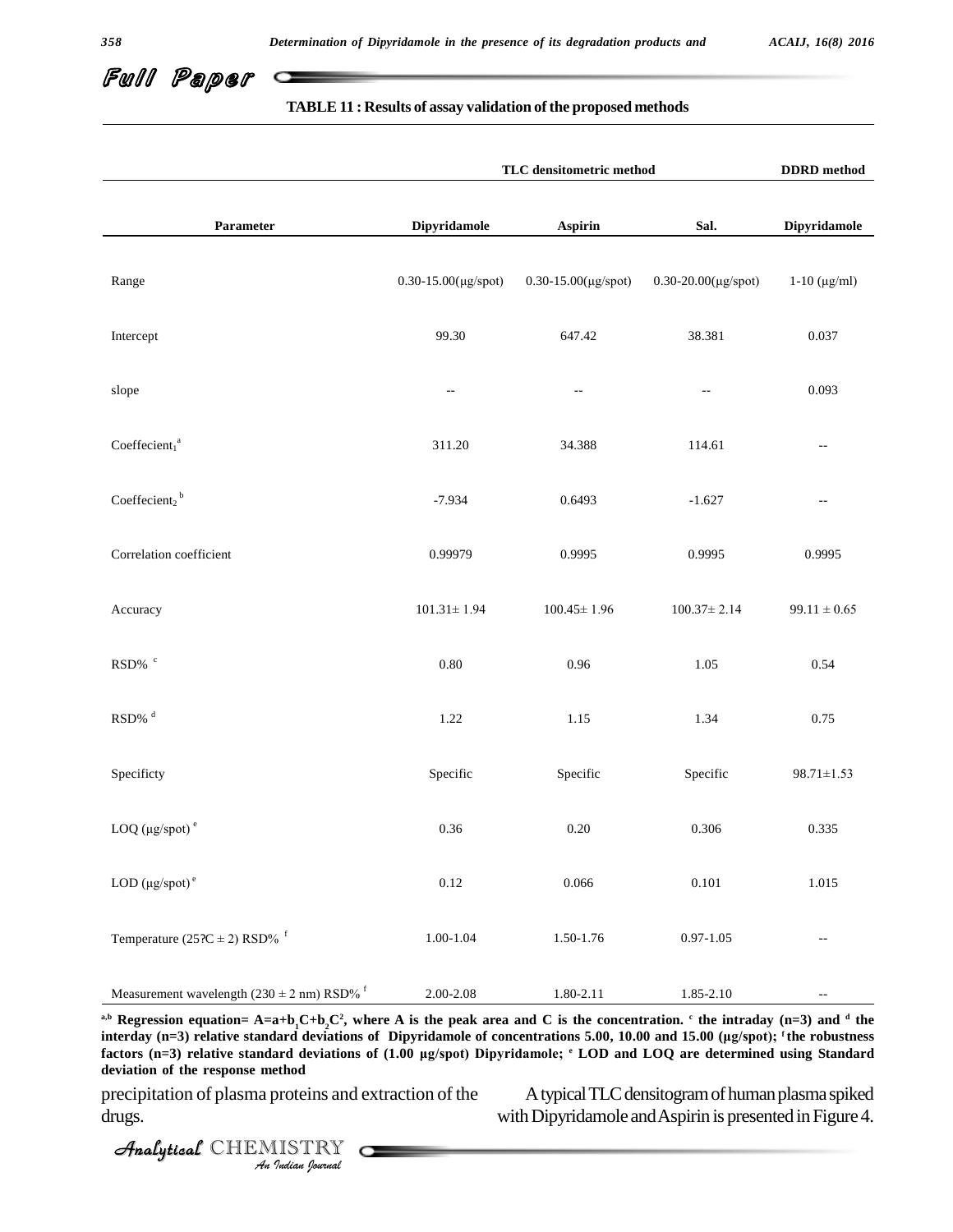The accuracy calculated as percentage recovery was 101.40% for Dipyridamole and100.43% forAspirin with low values of % RSD demonstrating an excellent accuracy of the method (TABLE 6).

All the assay validation parameters of the proposed method in spiked human plasma are summarized in TABLE 7. The LOD values for Dipyridamole and analyz method in spiked human plasma are summarized in freeze-<br>TABLE 7. The LOD values for Dipyridamole and analyz<br>Aspirin were found to be 0.12 and 0.101µg/mL and plasma TABLE 7. The LOD values for Dipyridamole and<br>Aspirin were found to be  $0.12$  and  $0.101 \mu g/mL$  and pl<br>LOQ values were found to be  $0.36$  and  $0.306 \mu g/mL$ , In respectively. These values indicate that the method is sensitive enough for Dipyridamole monitoring and pharmacokinetic studies as peak plasma concentration was ma of Dipyridamole atsteady state is approximately1.98  $\mu$ g/mL<sup>26</sup>. .

The densitogram of Dipyridamole was well separated from Aspirin. The results of system suitability tests (TABLE 8) assured the adequacy of the proposed TLC method for the analysis of Dipyridamole and Aspirin in human plasma.

The proposed method was tested for specificity by comparing chromatograms of 6 different sources of blank human plasma. The chromatograms were free from any interfering peaks at  $R_f$  values of the drugs. Thus, the proposed method can be used for determination of Dipyridamole and Aspirin without interference by endogenous plasma components.

The spiked human plasma freeze and thaw

stability **[27]**was assisted bystoring three aliquots ateach of the low and high concentrations at  $-20p$  C for 24 hours and thawed unassisted at room temperature. When completely thawed, the samples were refrozen for 12 to 24 hours under the same conditions. The freeze–thaw cycle repeated two more times, then analyzed on the third cycle, also, the spiked human In both cases samples didnít suffer any appreciable plasma samples stored at over a period of one month. changes in the assay values. In addition, Dipyridamole was found to be stable in human plasma and the stability was maintained at room temperature for more than 12 hours.

# **DDRD method**

It's apparent from (Figure 5) that the absorption spectra of Dipyridamole, Aspirin and Salicylic acid UVspectrophotometrycanít be used for determination exhibit certain degree of spectral overlap, conventional of Dipyridamole in presence of Aspirin and Salicylic acid. However, the proposed spectrophotometric method permits a selective determination of Dipyridamole in presence of Aspirin and Salicylic acid as it resolves band overlapping without physical separation.

The absorption spectra of the solutions of Dipyridamole were recorded in the range 232–296 nm

 $\mathcal{A}$ nalytical  $\mathbb{CHEMIST}$ 

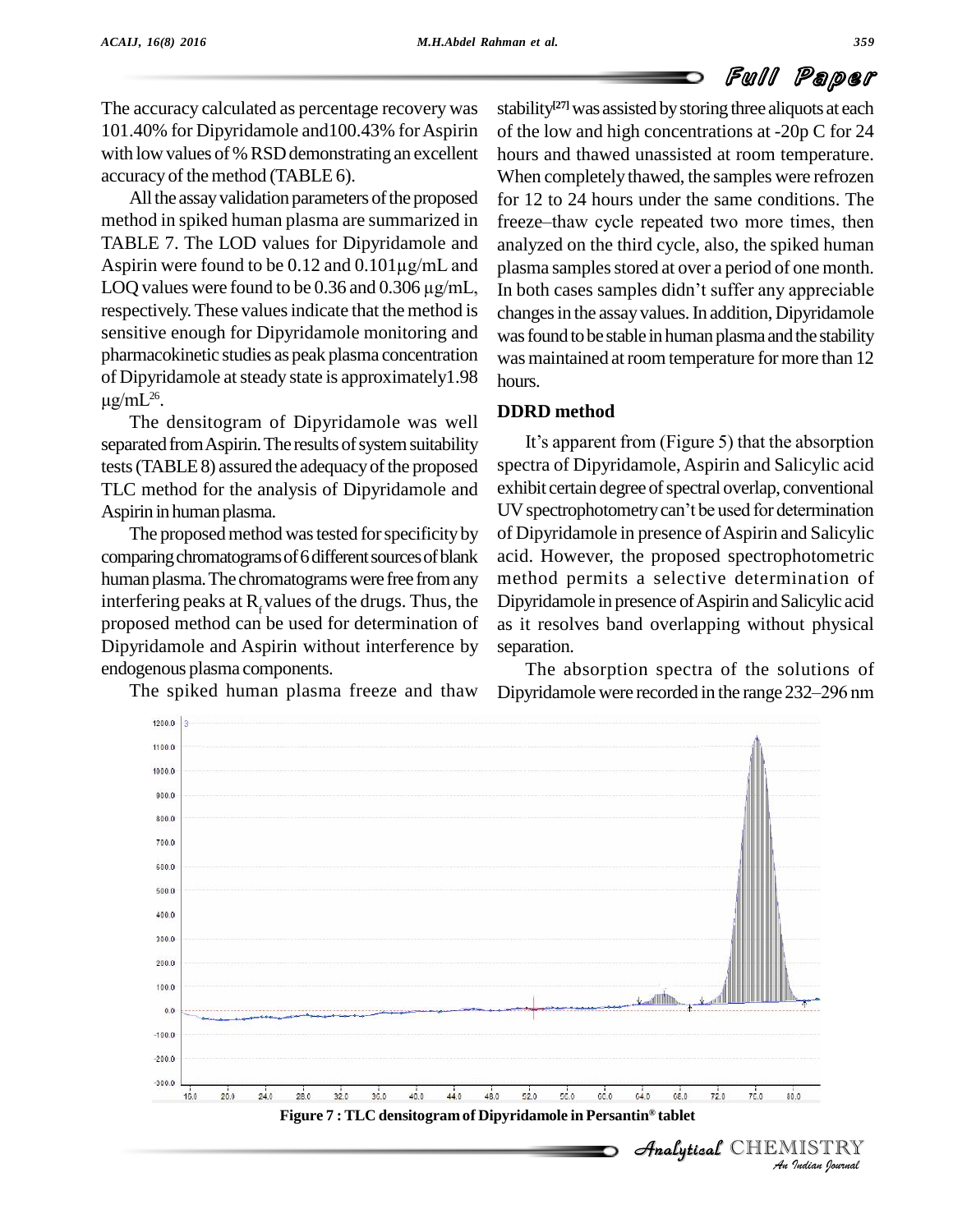**TABLE 12 : Specificity results for the determination of Dipyridamole in the laboratory prepared mixtures by the proposedDDRDmethod**

| <b>Ternary</b><br>mixtures                            |                            | Dipyridamole                     |            | ,<br>propos<br>A :                     |
|-------------------------------------------------------|----------------------------|----------------------------------|------------|----------------------------------------|
| Dip:<br>Aspirin:sal.                                  | <b>Taken</b><br>$\mu$ g/mL | Found <sup>a</sup><br>$\mu$ g/mL | Recovery%  | densito<br>Persan<br>from tl<br>formul |
| 8:1:0.5                                               | 8.00                       | 7.80                             | 97.50      | applied<br>pharm<br>metho              |
| 1:1:1                                                 | 3.00                       | 3.02                             | 100.67     | additio<br>Th                          |
| 2:1:1                                                 | 6.00                       | 5.95                             | 99.17      | method<br>by appl<br>Th                |
| 2:3:3                                                 | 2.00                       | 1.95                             | 97.50      | the cald<br>ones in<br>betwee          |
| 1.5:1:1                                               | 1.50                       | 1.49                             | 99.33      | for Dip<br>The su                      |
| $Mean \pm SD$                                         |                            |                                  | 98.83±1.35 | and spe<br><b>Metho</b>                |
| <sup>a</sup> Mean of three determinations             |                            |                                  |            | $M\varepsilon$                         |
| and divided by the double divisor (3µg/ml Aspirin and |                            |                                  |            | metho                                  |

#### **<sup>a</sup>Mean of three determinations**

Me:<br>and divided by the double divisor (3µg/ml Aspirin and method<br>3µg/ml Salicylic acid) to obtain their corresponding ratio repeata spectra. First derivatives of the ratio spectra thus 3µg/ml Salicylic acid) to obtain their corresponding ratio spectra. First derivatives of the ratio spectra thus obtained were calculated with interval of  $\Delta\lambda = 8$  nm and scaling factor  $= 10$  as shown in (Figure 6). The concentration of Dipyridamole was determined by measuring the amplitude at 252.0 nmcorresponding to amaximumpoint.

#### **DDRD Method optimization**

appropriate concentrations some different double divisor<br>concentrations were tried. The sum of the spectra of  $(3\mu g/\text{m})$  sele<br>ml Aspirin and  $3\mu g/\text{m}$  Salicylic acid) as a double divisor *Incylic acid) as*<br>*determination*<br>pared mixture<br>*IISTRY* The main instrumental parameter conditions were optimized for reliable determination of Dipyridamole. For selecting the standard binary mixture as double divisor at meappropriate concentrations some different double divisor preconcentrations were tried. The sum of the spectra of (3µg/ sel appropriate concentrations some different double divisor was found suitable for the determination of Dipyridamole in different laboratory prepared mixtures. Furthermore, was found suitable for the determination of Dipyridamole<br>in different laboratory prepared mixtures. Furthermore,<br>the influence of  $\Delta\lambda$  for the first derivative of the ratio spectra T

was studied. It was found appropriate to use the values of  $\Delta\lambda$ = 8 that gives optimum recovery for the determination of Dipyridamole.

# **Analysis of pharmaceutical formulation by the proposed methods**

**Recovery%** from the excipients commonly present in the tablet A single spot at  $R_f = 0.75$  was observed in the densitogram of Dipyridamole sample extracted from ÆPersantin<sup>®</sup> tablet (Figure 7). There was no interference formulation. The proposed methods were successfully applied for the determination of Dipyridamole in pharmaceutical formulation and the validity of the methods was further assessed by applying standard addition technique (TABLE9).

> The results obtained by applying the proposed methods were statistically compared with those obtained by applying the reported method<sup>11</sup> (TABLE 10).

> These results show that on using probability of 95%, the calculated t and F values are less than the theoretical ones indicating that there is no significant difference between the proposed methods and the reported one for Dipyridamole with respect to accuracy and precision. The suggested methods proved to be accurate, precise and specific over the specified range.

#### **Methods validation**

Method validation was performed for the proposed methods. TABLE 11 shows the results of accuracy, repeatability and intermediate precision of the methods. Other regression equation parameters of calibration curves are also presented, which show good linear relationship for the methods as revealed by the correlation coefficient.

In order to assess the specificity of the proposed DDRD method, several synthetic mixtures, within the linearity ranges with different concentration ratios of Dipyridamole, Aspirin and Salicylic acid were analyzed. The percentage recoveries obtained for each mixture are given in (TABLE 12). It is obvious that the proposed method could be applied to resolve Dipyridamole in presence of Aspirin and Salicylic acid with good selectivity.

#### **CONCLUSION**

The developed and validated TLC densitometric

CHEMISTRY COMMENT